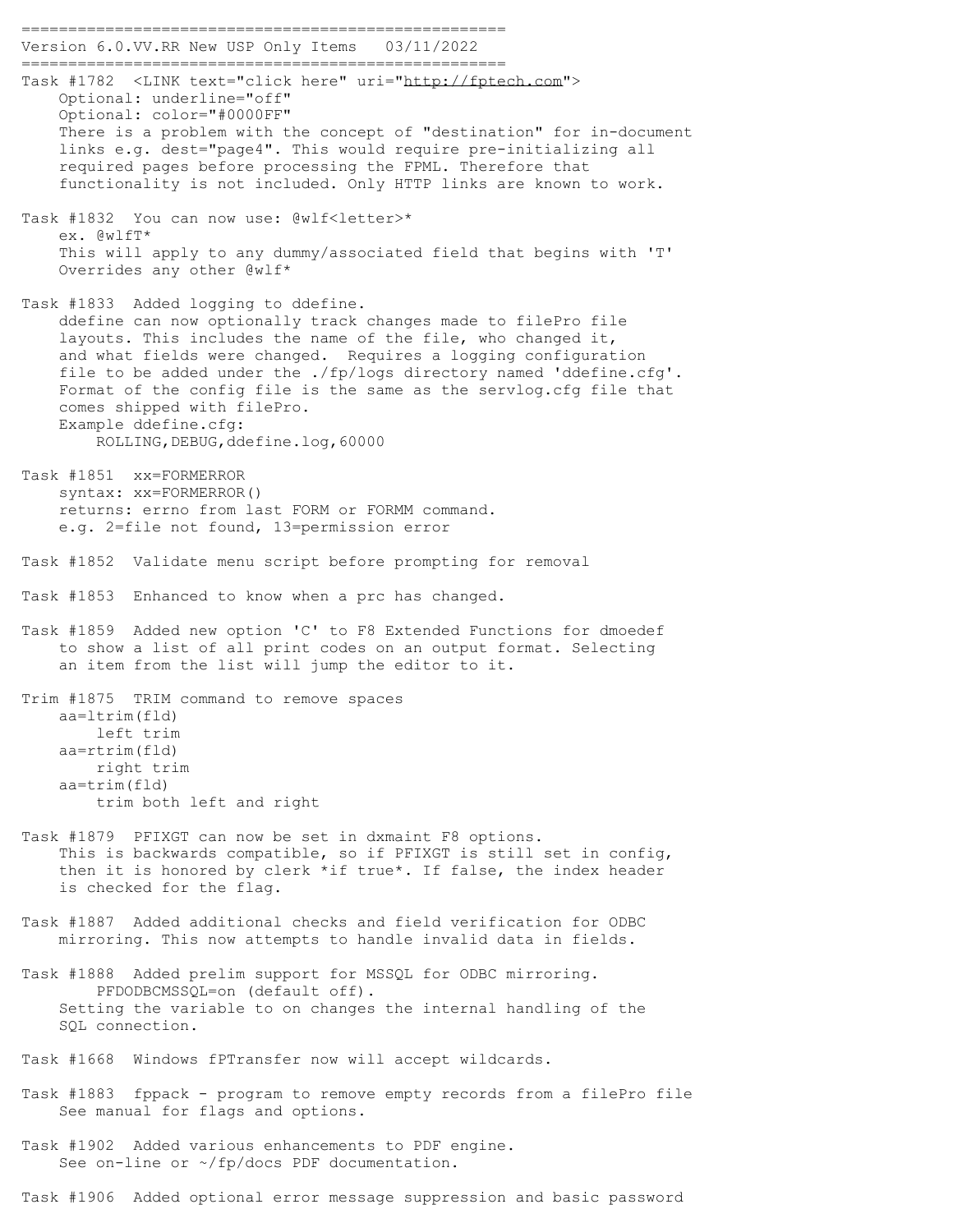auditing to filePro. PFERRSUPPRESS=ON, default OFF PFPWAUDIT=ON, default OFF Password auditing also requires a ./fp/logs/pwaudit.cfg file. Same structure as servlog.cfg. Any error that would be sent to mail will still be mailed on unix/linux based systems. Errors reported in the background will still be suppressed. Including the program name. Invalid password and license errors will still be reported. Password errors omit the filename. dcabe and rcabe are exempt from the error suppression. Task #565 READLINE using "-1" for length to force read to EOL Task #888 show=pkeep retain position if brw format changes In a browse lookup with "show=pkeep", the browse was enhanced to allow the position to be retained, even if the browse format has changed. Task #1000 -fp \*report flag would not report an error if the prc to use did not exist. Task #1227 A new function to lock or unlock nbyte bytes of the file specified by handle. Task #1303 ddefine will now create new screens the same as dscreen does instead of just mono. Task #1306 NEW arguments for OPENDIR format length extension length fullname length Task #1340 \*cabe lookup wizard will now honor PFQUAL and show qualified indexes Task #1359 Added new FPML commands to control the appearance of underlines. Task #1534 new RINSTR, and INSTR now allows negative positions for working backwards. Task #1421 New Giadmin that will count GUI (GI or Web) sessions, ease of system and user configuration files and additional security. Task #1504 Added PDF syntax as an option for printer maintenance (pmaint) Windows only Task #1564 Remote Licensing for Giserver and fileProWeb. Hardware tie-in no longer required with internet access Task #1574 Lookup Wizard in cabe now allows long vars as key Task #1583 Added alias and arrays to F6-D-L display in \*cabe Task #1584 Added SHOWPROGRESS Task #1592 updated color with new routines and corrected the shell escape codes. Task #1613 New variables CABEBACKUP ON|OFF (on by default) CABEBACKUPMINS n (minutes between backups) CABEBACKUPCT n (backup files per process) Task #1637 Menu maintenance (makemenu) now asks if you wish to remove an unused menu script if the menu item is not used.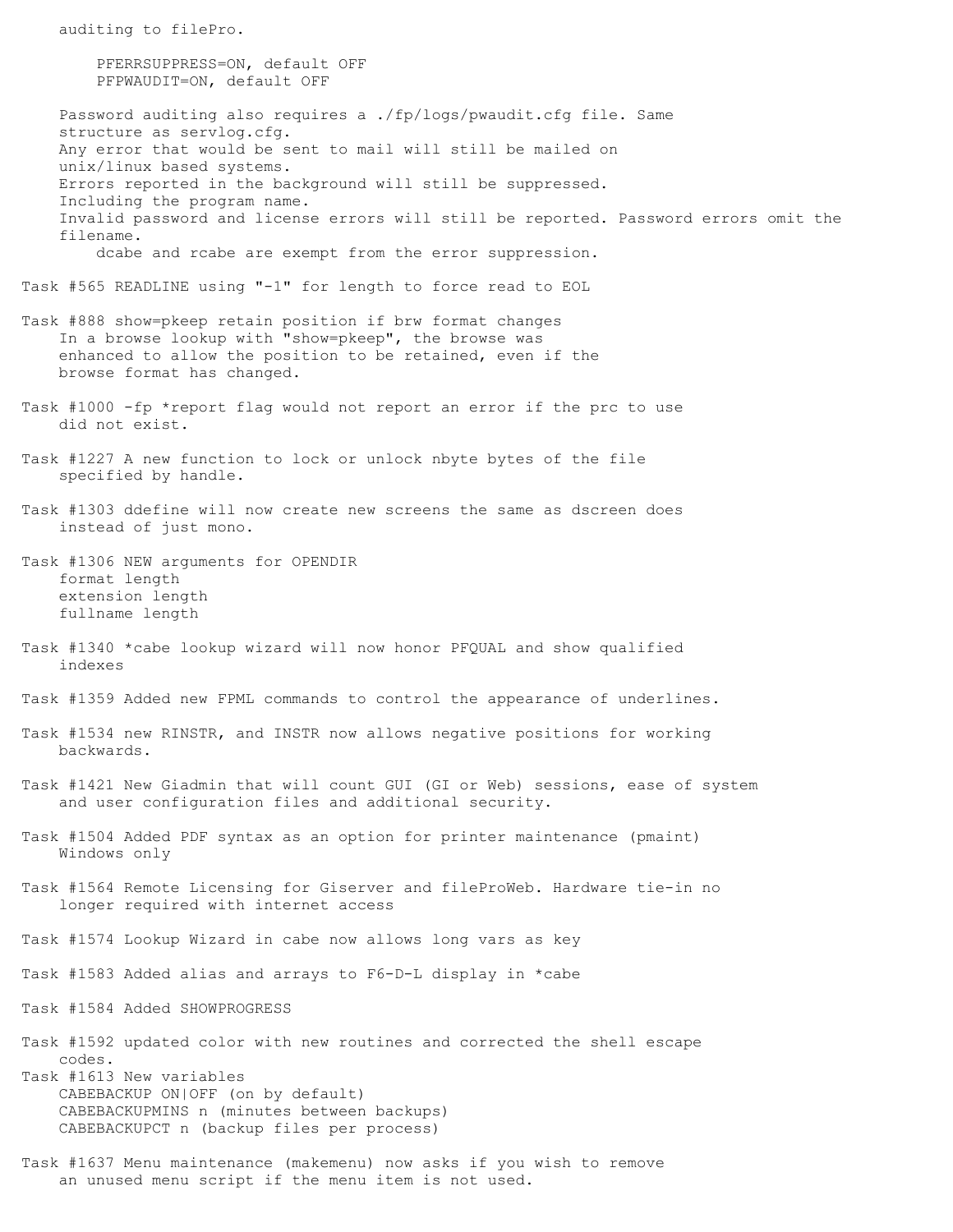Task #1678 SCREEN command can switch fields in a POPUP UPDATE -, provided no screen name is passed to the SCREEN command. Task #1447 MEMO EDIT now accept maxsize to limit the number of characters that can be intered into a memo field. memo NNN edit (row, col, lines, width, startLine, startcol, maxSize) (Text mode only) Task #1601 @EXIT in processing Task #1609 (All) Added option 7 to dxmaint to clear qualifier Task #1610 (All) New -SE \*report flag to allow report to edit/save a selection set. Task #1601 (All) Added @exit label to \*clerk processing. This is executed whenever a record is exited or broken out of. Events that trigger this are 'X' while not in update mode, 'BRKY' while not in update mode, and 'exit' in processing. It is the opposite of @entsel, and is the last thing executed when leaving a record. Assignment of real fields is not allowed, this is similar to @once in that the processing that is executed is NOT sitting on a record, but rather record '0'. Task #1606 (All) Partial lookup flag added to \*cabe lookup wizard. -O on an exact lookup now does partial key matching. This kills a lookup once the begining of the key value no longer matches the lookup key value. Task #1546 (All) BUSYBOX BUSYBOX "my message" BUSYBOX("10","10") BUSYBOX("10","10") "my message" Task #1723 Added PFPPFULLPATH as an ehancement to PDFPOSTPRINT and added an PFNEWPOSTPRINT alias to name to PDFPOSTPRINT Added PFPPFULLPATH to augment the filename passed to the post print handler, default ON, this causes the filename passed to the postprint script to contain the full path to the file, not just the file name. Set to OFF to revert to old behaviour. PFPOSTPRINTnnn will now work with normal file destinations. Same rules as the old global PFPOSTPRINT but also supports PDF files. Task #1579 Allow passing of paremeters to CHAIN and CALL call "testout" -cm "test m" -cw "test w" -cx "test x" -cy "test y" -cz "test z" msgbox @CM msgbox @CW etc. Also works with CHAIN Task #1639 Added new conditions for searching used for associated fields only. Task #1662 PDF printing should now honor the page length set in dmoedef Task #1691 clerk will now allow a full path to a form when using the FORM and FORMM command in processing. Task #1591 PFBROWSEFULL=ON now allows a full screen display of browse records

Task #1676 \*report now allows one to use .outs from a pathed directory library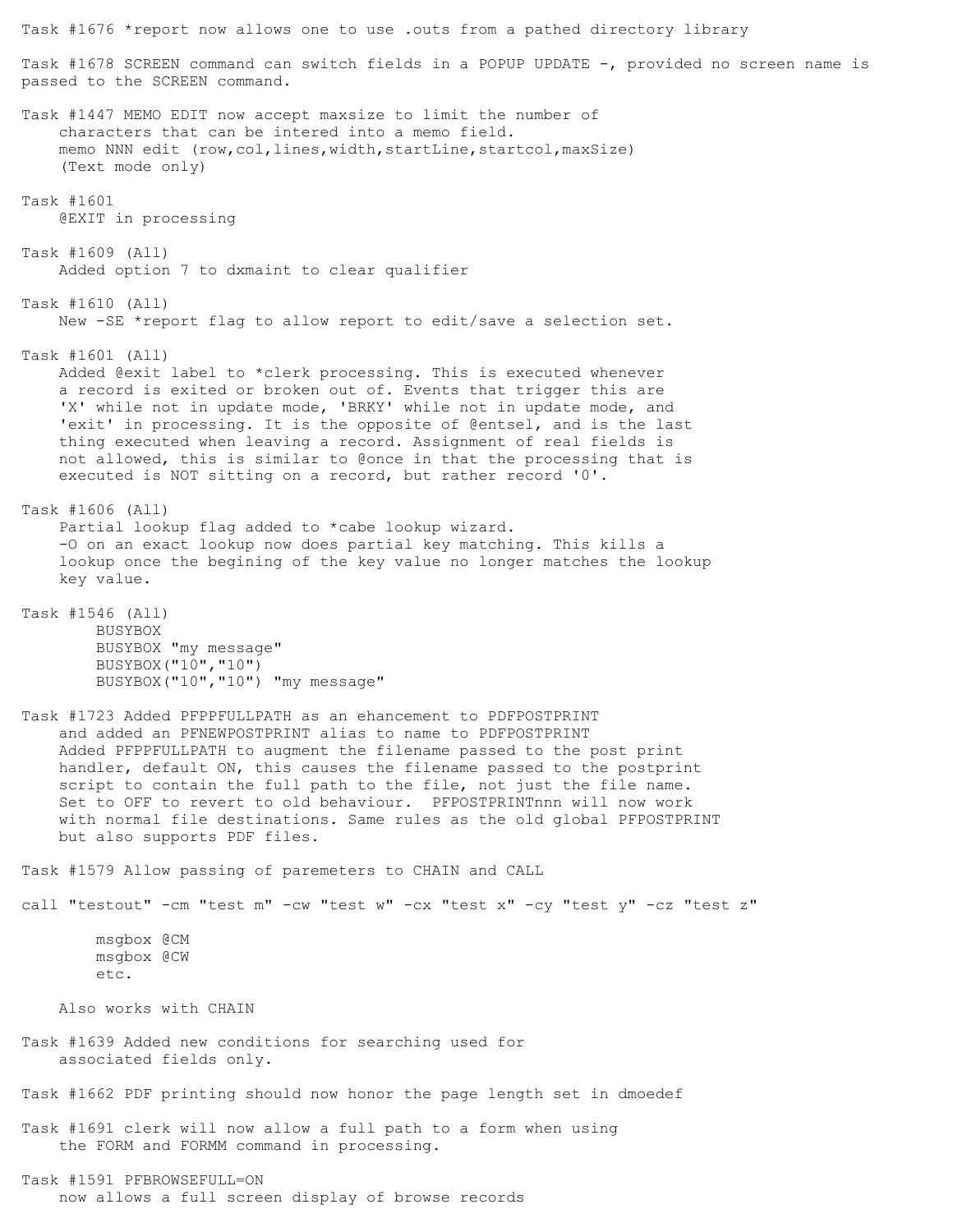First selected record will appear on the first row. Page-Up will now display records on all rows. Task #1757 User defined functions - Forward declare functions to be used: (function|func) [file.]name([dim|var] var1, [dim|var] var2, ...) e.g. function fplib.showlock(var pid) function fplib.log(file, line, what) function somefunc(dim myarray) Call a function:  $[x=] [file.]$ name(var1, var2, ...) Return a value from a function: return(value) Can pass fields: real, dummy, longvar Can pass arrays: Alias and system arrays are copied to a non-aliased array. Non-aliased arrays are passed by reference. Function names must be at least 3 characters in length. Functions cannot modify values outside of its scope. Functions do not call automatic processing. Functions cannot modify real fields. Functions cannot be called unless it they are declared. Functions can pass values by reference (changes made to the value will carry back out of the function, only to arrays). Functions can optionally return a value. Parameter names must be at least 3 characters in length. Parameters will be passed to the function using the name they were defined with in the declaration statement. Environment variables: PFFUNCDBG=(ON|OFF), default OFF. If ON the debugger will be allowed to continue into the function call. If OFF the debugger will skip over user defined functions. NOTE: Debug statements inside of functions will still be able to be activated. If debug is set inside of a function, it will continue even after the function is left. Example: Processing table for fibonacci: If:  $\qquad \qquad$  ' Declare for future use Then: function fibonacci(nval) If:  $\qquad \qquad$  ' Get the parameter Then: declare extern nval If: nval le "1" ' Return the result Then: return(nval) If:  $\qquad \qquad$  ' Return the result Then: return(fibonacci(nval-"1")+fibonacci(nval-"2")) Usage: If:  $\qquad \qquad$  ' Declare for future use Then: function fibonacci(nval) If:  $\qquad \qquad$  ' Call the function Then: n=fibonacci("9") If:  $\qquad \qquad$  ' Display the result Then: msgbox ""{n ' Prints "34" Task #1555 Maximum field length was changed from 16 bit to 32 bit. This allowed an increase in the size of sys arrays Task #1756 EXTERN and GLOBAL arrays DIM GLOBAL name(size) DIM EXTERN name Only non-aliased arrays can be declared GLOBAL/EXTERN.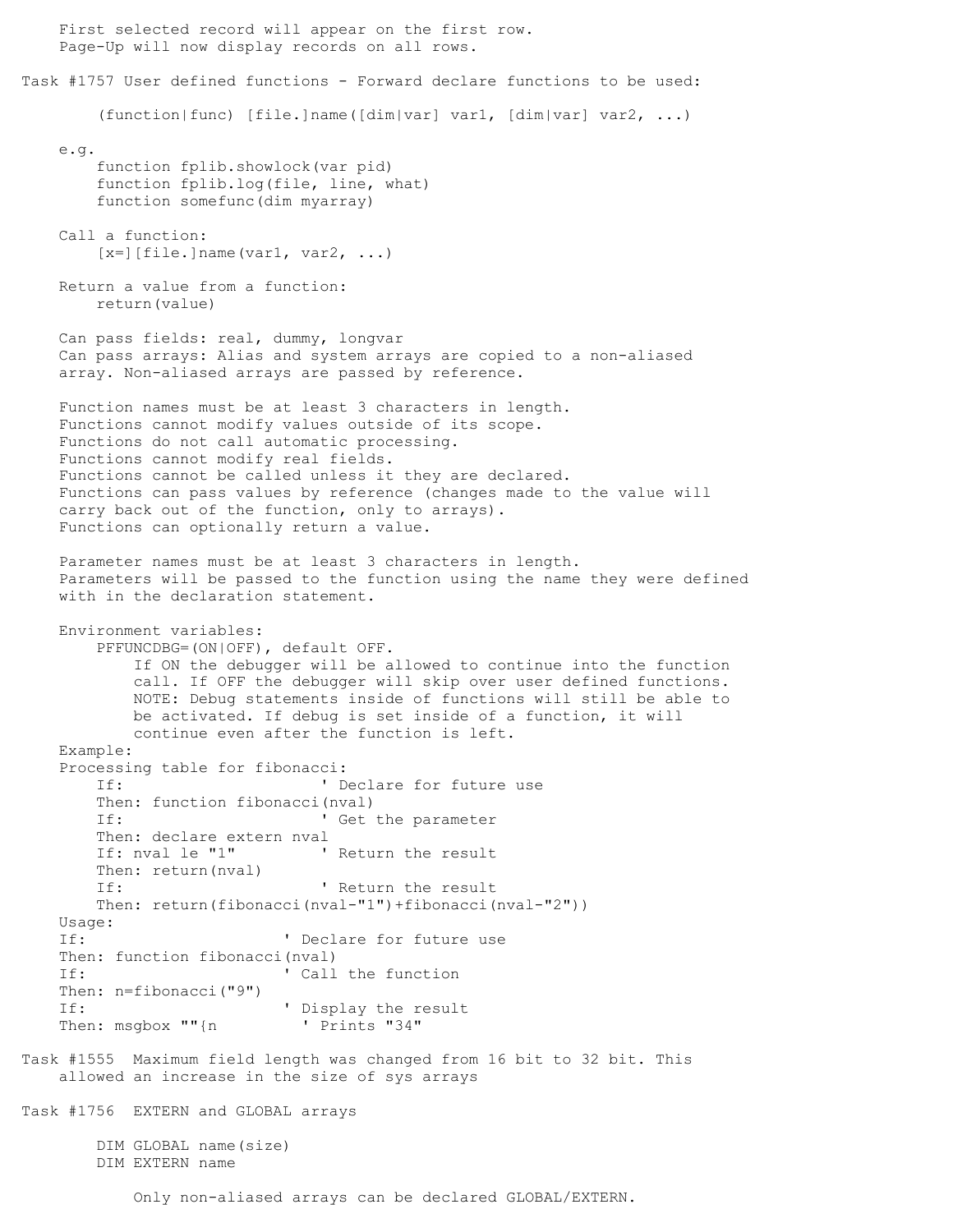Functions similar to GLOBAL/EXTERN longvars.

Task #1639 New compare condition for Associated Fields Added new selection set relational operators: AEQ - Associated field, all equal ANE - Associated field, all not equal ACO - Associated field, all contain These require ALL components of an associated field to match the comparison being done, rather than just one of its component fields.

- Task #1667 Extended and Short selection will now check edits when leaving the field, provided that the relationship code is not CO. If the code is CO, the field will be treated as NOEDIT instead of its defined type.
- Task #1721 Print spool initialization move beyond a large chunk of processing which should remedy most if not all problems with the spool timeout.
- Task #1733 NEW XLSX Mark-up language for creating XLSX files. (see  $\lnot\text{fp}\ddot{o}c\text{s}\x$ lsx docs.pdf or on our website) https://www.fptech.com/fptech/pdf/xlsx\_doc.pdf
- Task #1749 Rebuild All Indexes on a file. item '8' on the dialog. Note: this is in the "extended" dialog which shows when a filename is not specified from the command line. Indexes can be selected individually, or all (with F7). Press SAVE, and rebuild begins

Task #1751 Ability to EXPLODE or SPLIT import data Usage: sz=SPLIT(array, string, delimiter) array is the array that the data will be placed into string is the data to split delimiter is the sequence of characters to split on

NOTE: The array being used must have the size defined for its elements and cannot be an alias.

Task #1754 Added the ability to show record locks from \*clerk. Can also be used to terminate sessions directly. New option !L added to \*clerk. Using !L will activate the new locked records list. Enter on a selected entry will give additional options to the user, including the ability to Kill or Terminate a locked process without having to go to the command line. Note: This option is only available on Unix/Linux/BSD

Task #1761 Added UID mapping to filePro, ddir/dprodir option F5.

This allows for UIDs (User IDs) to be aliased to specific usernames. In the event that a login account is removed from your system, this can be used to maintain the link between the removed login's UID and those stored in filePro, effectivly allowing system variables such as @CB and @UB to be mainained.

## Windows Only:

This also has the added benefit of allowing @CB and @UB to function on Windows by linking a "pseudo" UID to a given username. These UIDs are automatically generated but can also be manually added. When a user opens filePro and their username does not exist in the UID map file, a UID will be generated for that user. filePro will find the next available UID in the list, starting from 2000, and assign it to that username.

On all platforms, UIDs stored in this program must be unique and in the range 0-65535. Usernames can be duplicated on Unix and Linux platforms, but must be unique on Windows.

Usernames are case-sensitive on Unix and Linux platforms and are case-insensitive on Windows platforms.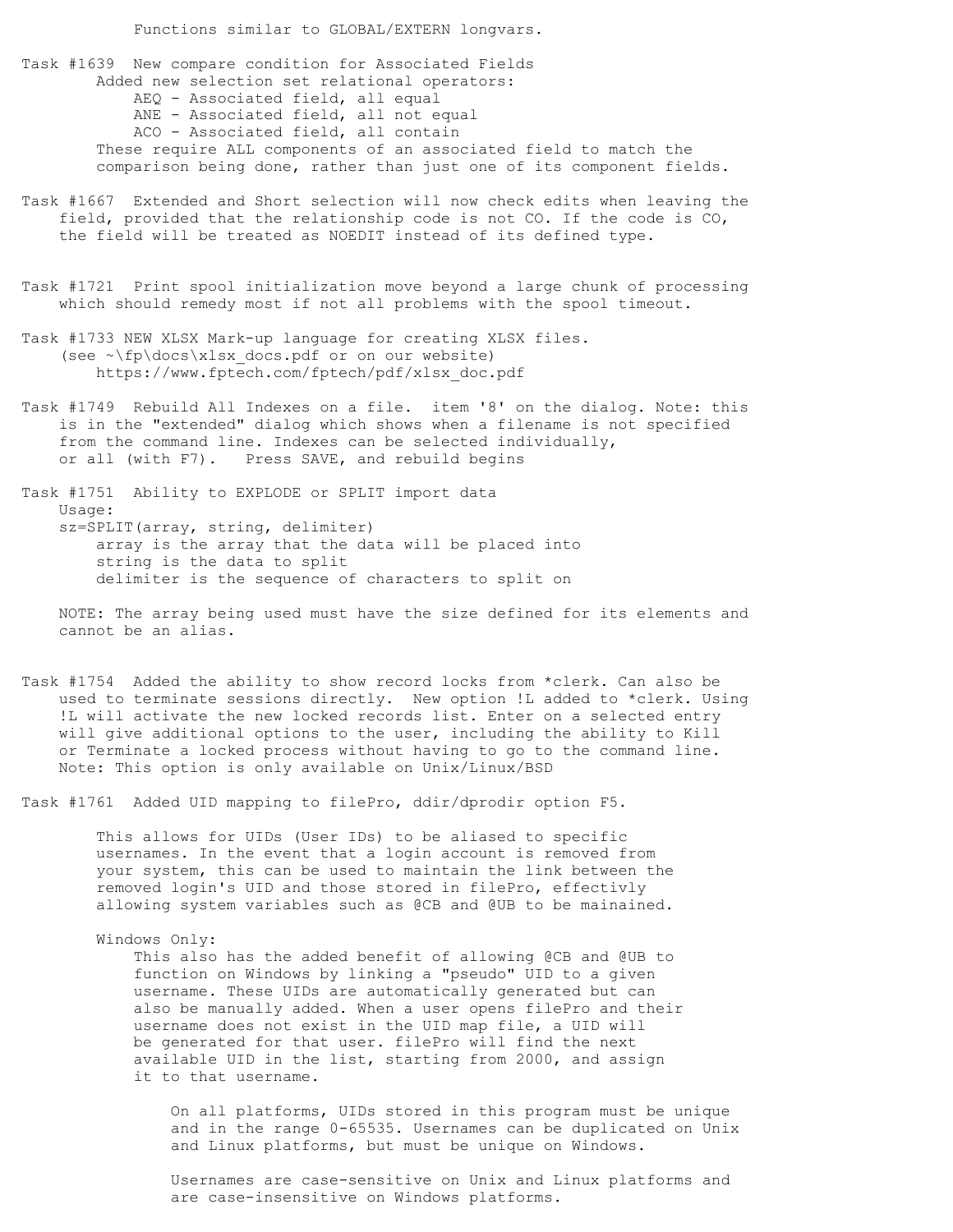Environmental Variables:  $PFUIDMAP = /path$ Alternate filePro UID map file. (Use full path) Note: Must be set in the environment. PFUSEUIDMAP = ON Allows filePro to do UID mapping. Also expands the maximum username length returned by @CB, @UB, and @ID to 32. Default: ON Task #1762 All functions that take a position default to the first character in a field if not specified. All "is" functions return "1" for true and "0" for false. x=isalpha(fld [, pos]) Is the character at the position given a letter? x=isdigit(fld [, pos]) Is the character at the position given a number? x=isalnum(fld [, pos]) Is the character at the position given a letter or number? x=isspace(fld [, pos]) Is the character at the position given a whitespace character? ' ', '\t', '\n', '\r', '\v', '\f' x=islower(fld [, pos]) Is the character at the position given lowercase? x=isupper(fld [, pos]) Is the character at the position given uppercase? x=isxdigit(fld [, pos]) Is the character at the position given a hexadecimal character? '0'-'9', 'A'-'F' x=iscntrl(fld [, pos]) Is the character at the position given a control character? ASCII codes 0x00 (nul) - 0x1f (US), and 0x7f (del) x=isprint(fld [, pos]) Is the character at the position given a printable character? ASCII codes greater than 0x1f (US) not including 0x7f (del) x=ispunct(fld [, pos]) Is the character at the position given a punctuation character? x=isgraph(fld [, pos]) Is the character at the position given a character with a graphical representation? The characters with graphical representation are all those characters than can be printed (as determined by isprint) except for space. x=tolower(fld [, pos]) Return the character at the position given as a lowercase character. x=toupper(fld [, pos]) Return the character at the position given as an uppercase character. str=strtolower(fld) Return the entire string converted to lowercase. str=strtoupper(fld) Return the entire string converted to uppercase.